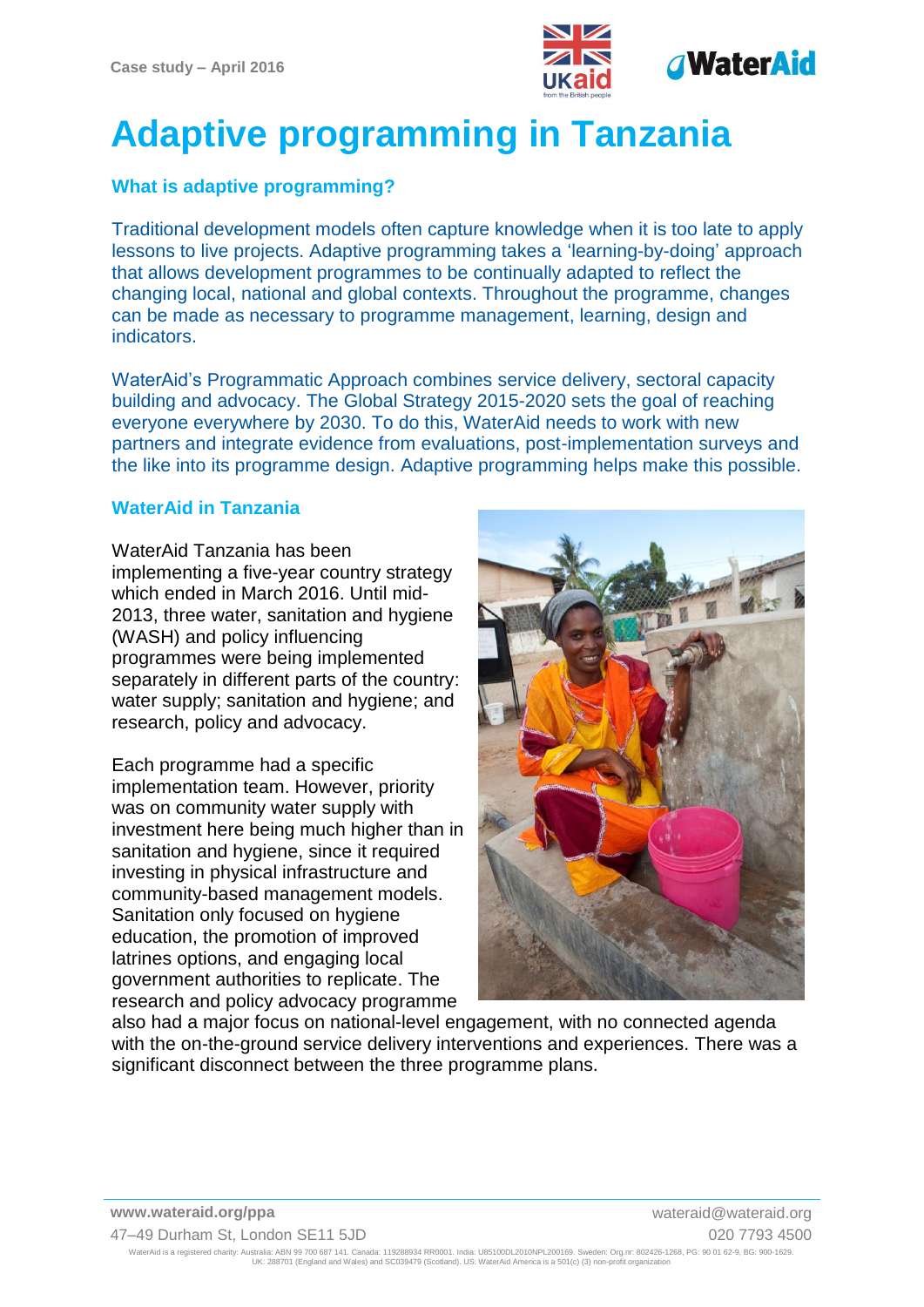

After two and half years, the country programme realised that there was a **total lack of integration** of these three programme plans in terms of:

- Programme design each programme was not designed with all aspects of WASH in mind, and therefore the joint benefits of water supply, sanitation and hygiene education were being missed.
- Lack of integrated programming between the Rights-Based Approach (RBA) and WASH service delivery, such that experiences from WaterAid Tanzania service delivery were not adequately feeding into the national-level policy, and likewise the policy work at national level added little value to service delivery.

In order to **improve the integration** of its work WaterAid Tanzania decided to:

- **Integrate community water supply, sanitation and hygiene promotion into one programme**: 'integrated water, sanitation and hygiene' or 'iWASH'.
- **Adopt the 'community-wide approach' to WASH service planning.** This enables WaterAid Tanzania to comprehensively plan and implement household, school and healthcare WASH services in a single location, and therefore enable schools and health facilities to have a stable water supply from the main supply networks. This has worked well in several districts, such as Bahi, Chamwino, Singida, Iramba, Babati and Mbulu.
- **Strengthen** the link between research and programme design to ensure adequate value is added between its service-delivery projects and policyinfluencing work. This has been done by identifying an influencing agenda each year and ensuring all project designs feed into the agreed sector advocacy agenda. The on-the-ground service-delivery projects – such as school WASH, rural water supply, and urban sanitation – are designed to demonstrate best practices on either technology, inclusive designs of infrastructures, management models, or research findings, which WaterAid Tanzania uses in sector capacity support and influencing works.

The first change was to adopt the Programmatic Approach and re-structure programmes based on the lessons learned – i.e. to address the challenge of updating water coverage data within the Tanzanian water sector, WaterAid used water point mapping, testing it in the Manyara region. The findings were presented to stakeholders, resulting in the Ministry of Water scaling up its use nationwide.

Another notable success for the country programme was carrying out a parallel evaluation of its phase 1 Water Sector Development Program (WSDP I). The results helped to inform sector stakeholders that WSDP I focused more on the development and extension of physical water supply infrastructures and less on how to sustain them. The evaluation also pointed out the inadequate attention given to sanitation and hygiene by WSDP I. Through this independent evaluation, WaterAid influenced the sector to focus on sustainability issues and profile the attention of WSDP II to sanitation and hygiene as a separate component with 5% allocation of budget but still integrated within the wider programme.

**www.wateraid.org/ppa** www.wateraid.org

47–49 Durham St, London SE11 5JD 020 7793 4500

WaterAid is a registered charity: Australia: ABN 99 700 687 141. Canada: 119288934 RR0001. India: U85100DL2010NPL200169. Sweden: Org.nr: 802426-1268, PG: 90 01 62-9, BG: 900-1629. UK: 288701 (England and Wales) and SC039479 (Scotland). US: WaterAid America is a 501(c) (3) non-profit organization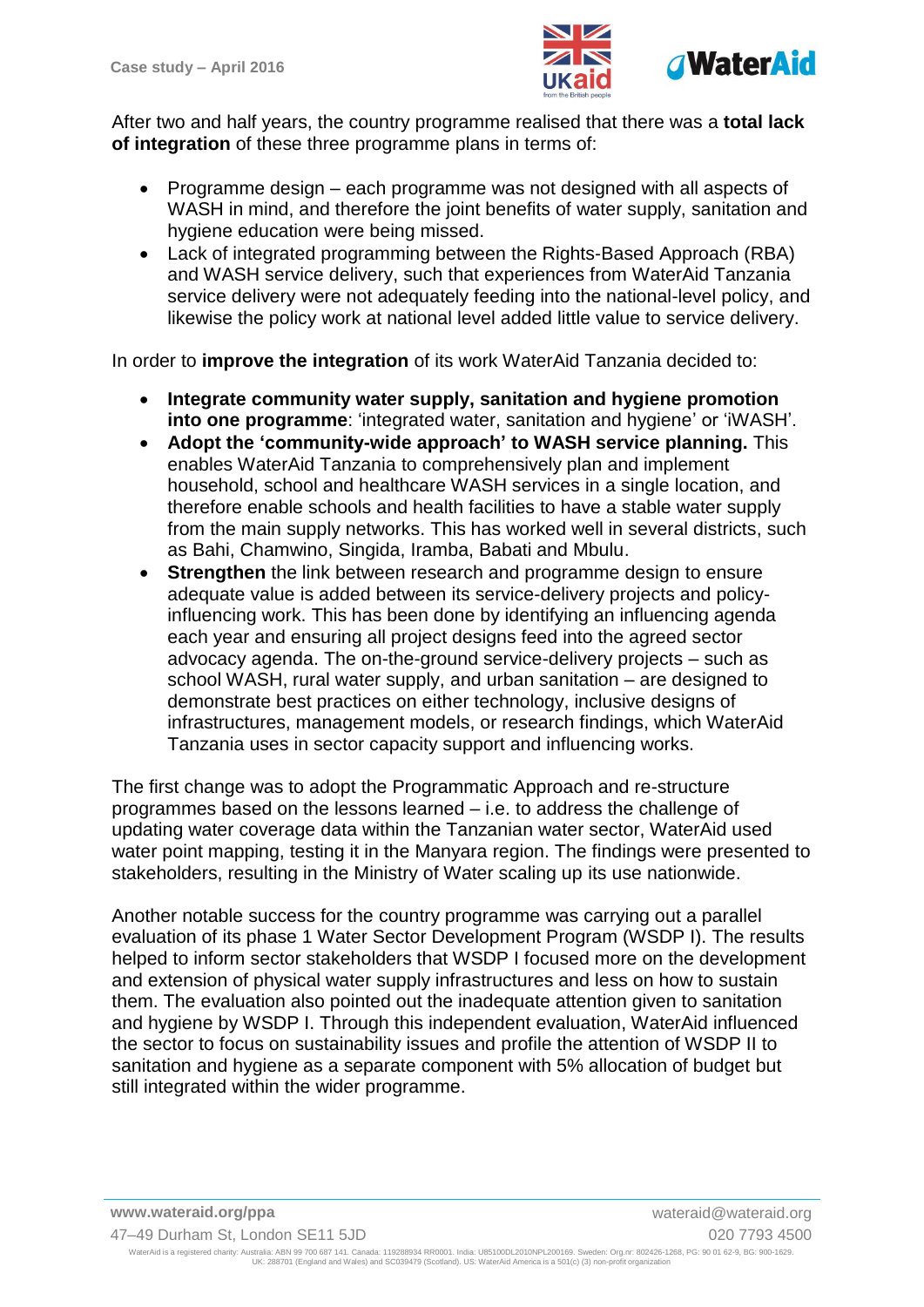

### **Spotlight: What does adopting the Programmatic Approach mean to WaterAid Tanzania?**

The Programmatic Approach positions WaterAid Tanzania to be more of catalyst or innovator than an implementer. A member of staff stated: "We simply demonstrate our innovations to the sector for adaption". For example, it has initiated the rural sanitation marketing approach known as 'MTUMBA' locally, and it is making good progress. The MTUMBA methodology combines elements of community-led total sanitation (CLTS), participatory hygiene and sanitation transformation (PHAST), participatory rural appraisal (PRA), and sanitation marketing aspects such as the training of local artisans and latrine demonstrations. The Ministry of Health, implementing the National Sanitation Campaign programme, has replicated some of the elements of the MTUMBA approach, which includes sanitation marketing and promotion of improved latrines. This differs from previously when only CLTS was used, which focuses on promoting adoption of any type of toilets with the purpose of reducing open defecation.

### **Lessons for working more effectively and sustainably with local government authorities (LGAs):**

- **Set relevant and appropriate national objectives**. WaterAid Tanzania is currently developing a new country strategy, and the process has been informed by the results of the country programme evaluation and post-implementation monitoring survey (PIMS). The new strategy looks more at how WaterAid will be helping Local Government Authorities (LGAs) to improve their delivery capacity than at the number of people benefiting from the interventions.
- **Be socio-politically astute**. WaterAid Tanzania is also assessing current trends and opportunities for influencing. It is convinced that, with the new Government focusing on restoring discipline, transparency and accountability at all levels, the level of engagement of civil servants is gradually improving. WaterAid sees this trend as an opportunity to influence the sector to adopt aspects of its strategy, such as focusing more on the sustainability of water supply infrastructure.
- **Work at scale – sector and/or district level**. WaterAid Tanzania is focusing on sector strengthening. It expects that, with improved working systems on planning, implementation and monitoring, and capacity of LGAs (part of the 2015 strategy), the coordination of sector stakeholders at the district level will be enhanced. In the past, such coordination has generally been weak, since LGAs did not take sector strengthening and coordination seriously in WASH interventions. There is evidence now that LGAs are gradually regarding coordination of sector stakeholders as their own responsibility.

## **Spotlight: Using results**

WaterAid Tanzania participated in the Research Into Use (RIU) and communications regional workshop that focused on ensuring strong links between research evidence and influencing work from local to global levels. To develop this area WaterAid developed a concrete RIU plan. This has been used

47–49 Durham St, London SE11 5JD 020 7793 4500